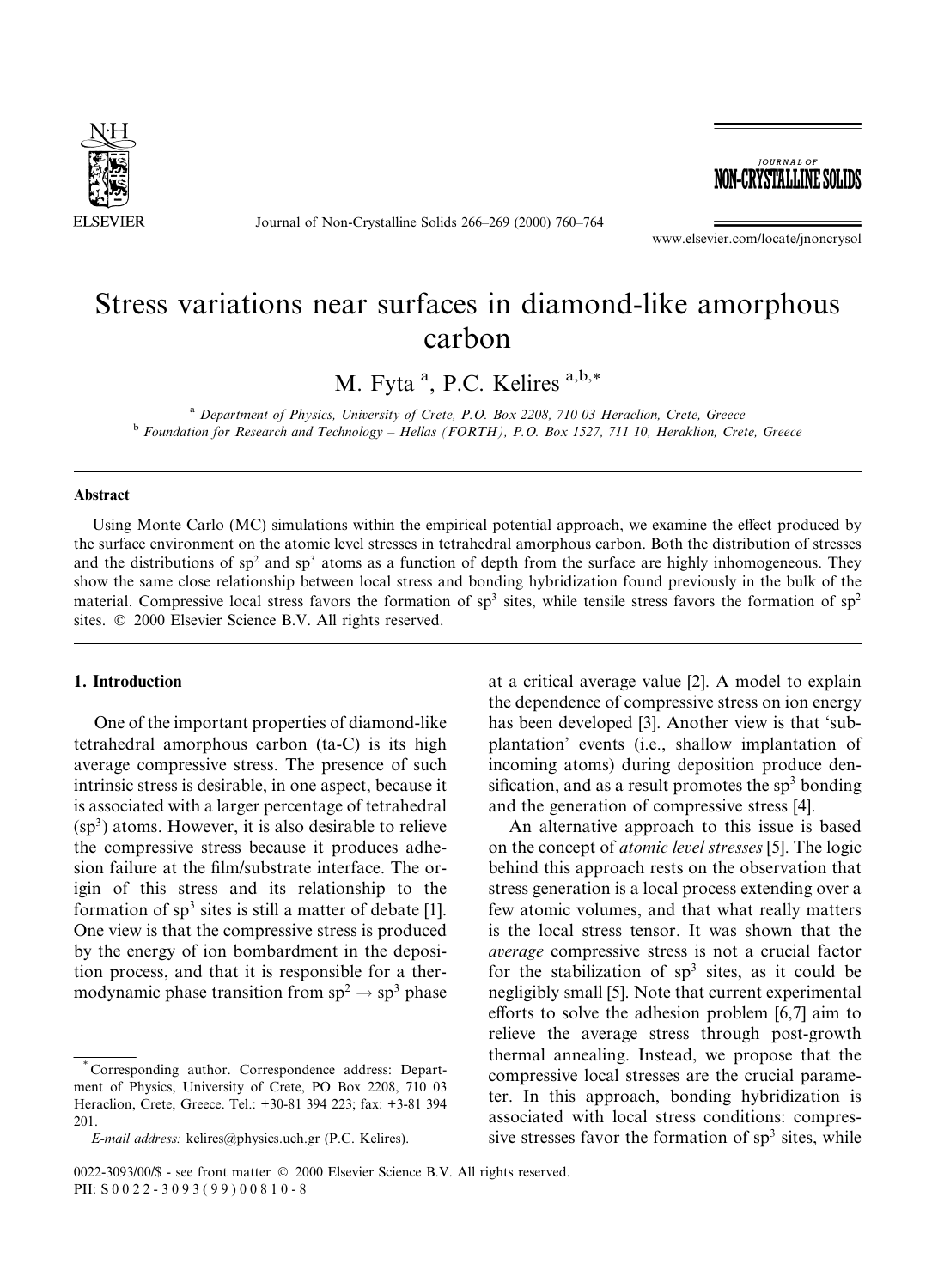tensile conditions favor  $sp<sup>2</sup>$  sites. This correspondence was derived from considerations of the bulk phase of the material.

In this paper, we take into account the surface environment and examine how global this relationship is. By analyzing consistently the variations of stresses and the distributions of atoms as functions of depth, we unambigiously show the validity of the local stress-bonding hybridization relationship in ta-C. In the following, we first outline the method used in our calculations, and then we give the results regarding the surface microstructure and atomic stresses, and discuss their association.

## 2. Theoretical methods

The investigations are based on Monte Carlo (MC) simulations within the empirical potential approach [5]. We use slab supercells with two free surfaces, and with periodic boundary conditions in the two lateral dimensions. The cells are deep enough ( $\sim$ 30 Å in each direction) to sufficiently describe the variations with depth. They contain 720 atoms.

The amorphous networks are generated by quenching the liquid under pressure within the constant pressure-temperature  $(N, P, T)$  ensemble. The liquid is equilibrated at  $\sim$ 9000 K and then cooled to 300 K under various pressures up to 300 GPa and at cooling rates up to  $\sim$ 25 (MC steps)/ atom-K. Alternatively, we use the constant-volume  $(N, V, T)$  ensemble and reflecting walls at the two surfaces to contain the liquid while quenching. After removing the pressure (or the walls), the cell density is equilibrated and the atomic positions are thoroughly relaxed.

The empirical potential of Tersoff [8] is used to model the interactions. It is extensively tested and found to describe reasonably well the properties of ta-C [5,9]. The potential describes strain quite well [10]. Though in principle less accurate than ab initio methods, this approach permits us to extract the atomic level stresses, which are otherwise inaccessible. The atomic stresses are in general the result of local incompatibilities, usually due to

atomic size mismatch. They are defined [5] by considering an atomic compression (tension)

$$
\sigma_i = -dE_i/d \ln V \sim p_i \Omega_i, \qquad (1)
$$

where  $E_i$  is the energy of atom i and V is the volume. Note that the decomposition of total energy into atomic contributions is not possible using first-principles methods. Dividing by the atomic volume,  $\Omega_i$ , converts  $\sigma_i$  into units of pressure,  $p_i$ . This local hydrostatic pressure describes the local density fluctuations. The total intrinsic stress of the system can be calculated by summing up the  $\sigma_i$ over all atoms. For a completely strain compensated system the total stress is zero. This zero stress means that the individual contributions cancel each other, but it does not mean that the individual contributions are also diminished.

## 3. Results

# 3.1. Structure

We first describe the surface structure of ta-C which has been simulated with the same MC methodology earlier [11]. We found that the amorphous surface layer reconstructs to form distorted sixfold-ring patterns of  $sp<sup>2</sup>$  sites (along with odd-membered rings and fourfold atoms) in a graphite-like manner. This reconstruction is illustrated here in Fig. 1, showing the structure of one of the two surfaces in a typical slab cell with average coordination  $\bar{z} \simeq 3.75$ . It seems that this structure is a generic feature of ta-C, also shown by other recent simulations [12]. This specific feature of the surface layer has not yet been identified by experiment, although the increase of the number of  $sp^2$  sites is established [13]. The graphite-like property of the surface in ta-C is in contrast to its bulk topology, for which researchers have reached a consensus about the clustering of  $sp<sup>2</sup>$  sites: they are found in pairs, chains and small clusters rather than in aromatic rings.

It is essential for our purposes to have a detailed model of how  $sp<sup>2</sup>$  and  $sp<sup>3</sup>$  atoms are distributed in the slab cells as a function of distance z from the two surfaces. We thus compute the probabilities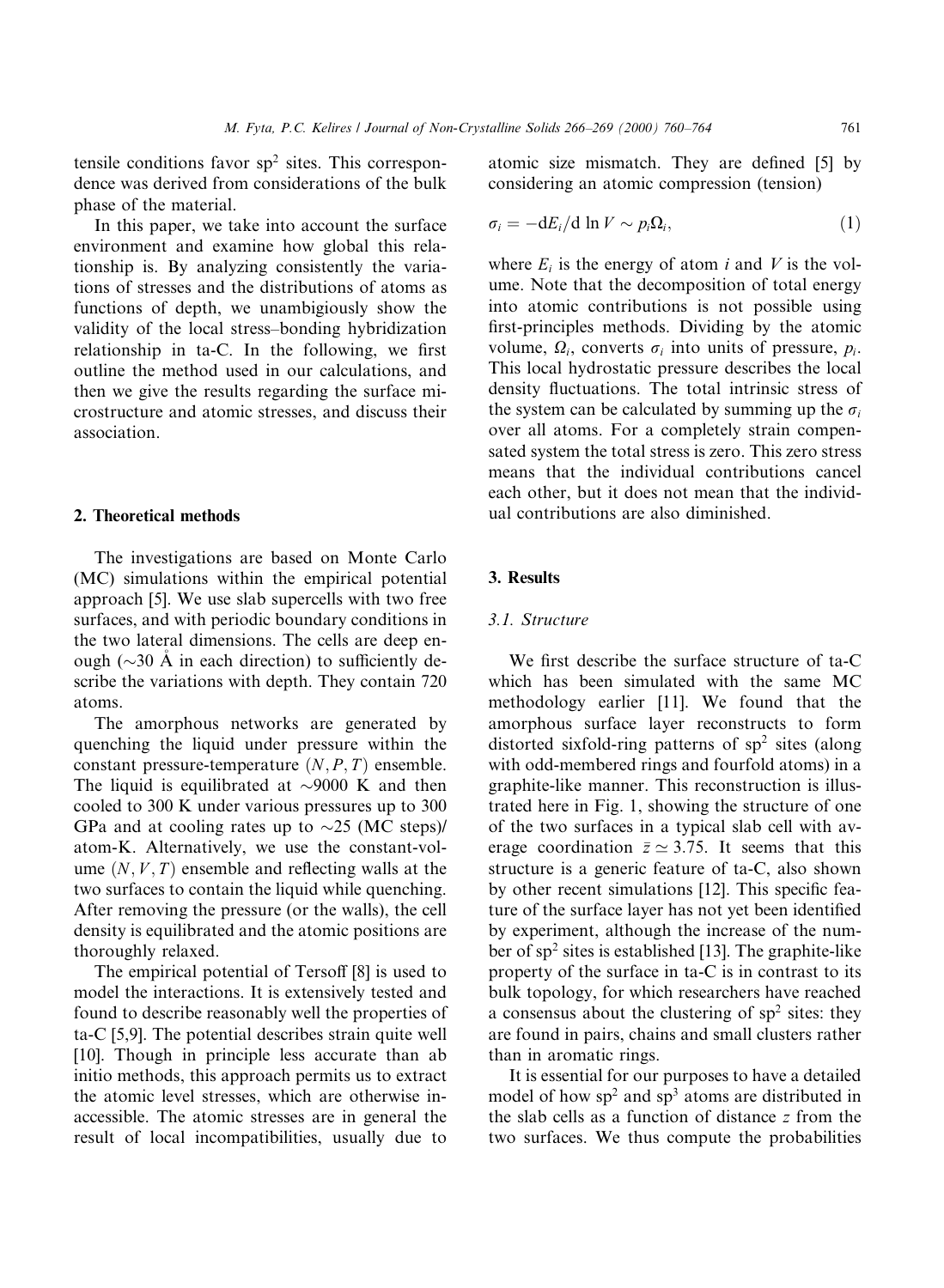(unnormalized) of finding threefold and fourfold atoms at depth z in the slab cell of Fig. 1. These are defined formally as the atomic position densities of states  $P(z) = dN/dz$ , where dN is the number of  $sp<sup>2</sup>$  or of  $sp<sup>3</sup>$  sites lying in the vertical position interval between z and  $z + dz$ . The resulting distributions are shown in Fig. 2. There are two prominent features. The probability for  $sp<sup>2</sup>$  atoms at the surface layers  $(\sim 0.2$  nm thickness) is in accordance with Fig. 1, while the probability for  $sp<sup>3</sup>$ atoms in this layer is smaller. On the other hand, at the middle of the slab where bulk conditions dominate, the probability for  $sp<sup>3</sup>$  atoms is a maximum while for  $sp<sup>2</sup>$  atoms it is a minimum. There is an overall tendency through the whole slab to have increase of the probability for one type of coordination in a certain region, and at the same time





Fig. 1. Ball and stick model of the surface structure of a ta-C network with  $\bar{z} \approx 3.75$ . (a) Top view showing the bonding in the surface layer. (b) Side view showing the bonding of surface layer to atoms beneath. Black balls stand for  $sp<sup>2</sup>$  atoms, white balls show sp<sup>3</sup> atoms, and grey balls denote twofold atoms.



Fig. 2. Position probabilities vs. depth  $z$ , at 300 K, in the slab cell of Fig. 1. (a) For  $sp^2$  atoms. (b) For  $sp^3$  atoms.

reduction of the probability for the other type in this region.

## 3.2. Atomic level stresses

Before addressing the dependence of local stresses on depth, we examine their average distribution. As shown in Ref. [5], insight into the stress field is provided by calculating the probability distributions (stress density of states) over all atoms in the system. We used the same analysis here for the cell discussed above. The results are given in Fig. 3.  $P(\sigma)$  is the unnormalized probability of finding an atom under local stress  $\sigma$ ; positive  $\sigma$  indicates compressive stress. We show the decomposed distributions according to coordination. The central conclusion from this analysis is that all features observed previously in the bulk of the system are still valid, despite the presence of large discontinuities introduced by the surface. These features are: (a) The majority of  $sp<sup>3</sup>$  atoms are under compressive stress with a peak (most probable value) around  $\sim$ 7 GPa. On the other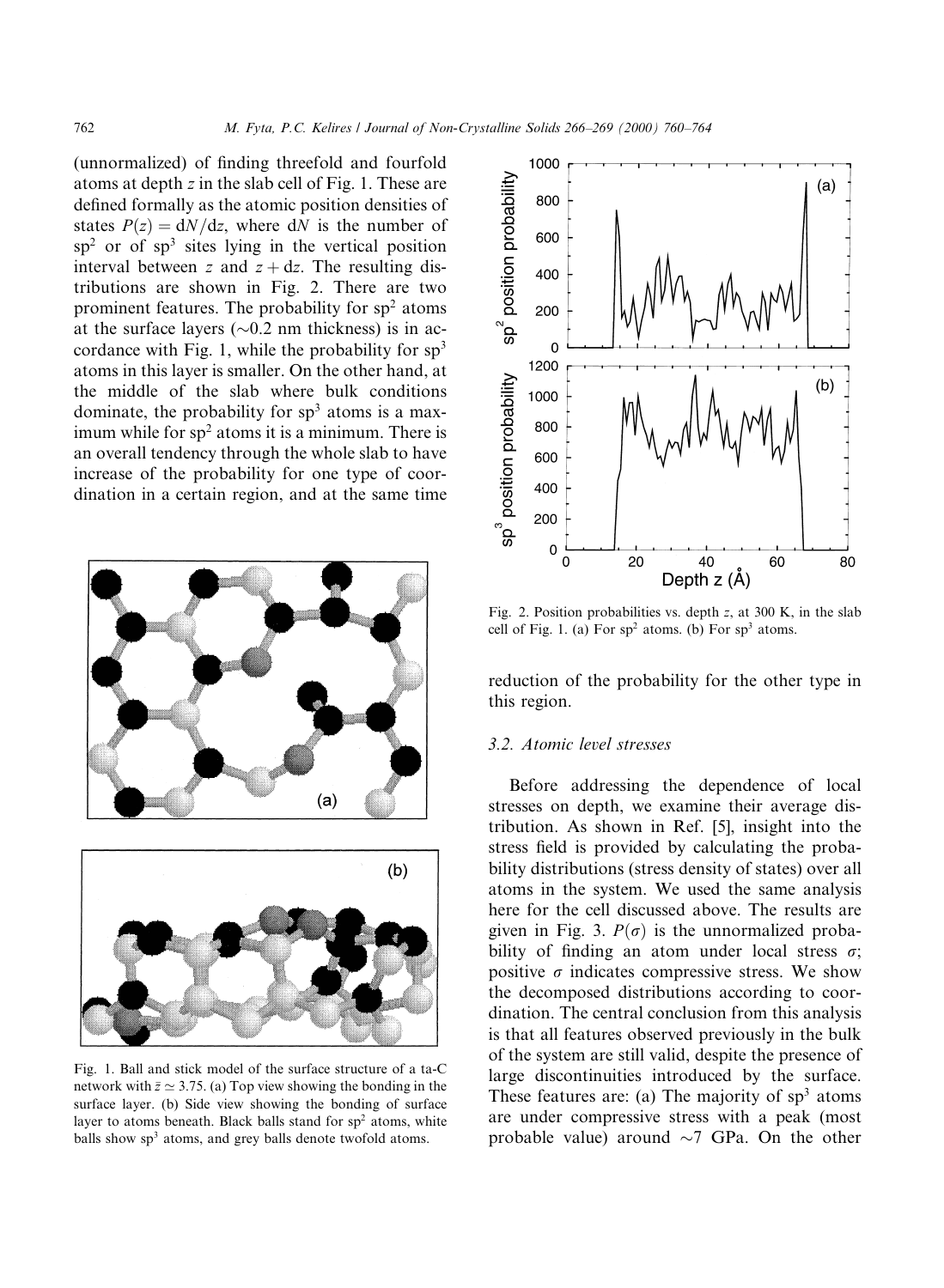

Fig. 3. Distributions of atomic stresses at 300 K in the slab cell of Fig. 1. Solid and dashed lines are for  $sp^3$  and  $sp^2$  atoms, respectively.

hand, the majority of  $sp<sup>2</sup>$  atoms are under tensile stress with a larger peak value around  $\sim$ 20 GPa. This result shows a tendency of the fewer  $sp<sup>2</sup>$  atoms to compensate the compressive stress of the  $sp<sup>3</sup>$  atoms. (b) Both distributions cover compressive and tensile stresses, so fourfold (threefold) atoms could be under tension (compression) as well, although less likely. Thus, an inhomogeneous stress distribution exists in the network.

The stress inhomogeneity has another component in the present case: the surface effect. To show quantitatively how the atomic stresses vary as a function of depth, we compute the probability of finding a threefold (fourfold) atom under tensile or compressive stress at depth z. We plot in Fig. 4 the probabilities for threefold and fourfold atoms to have tensile and compressive stress, respectively. These are the dominant stress conditions for the two hybridizations, as discussed above. The probability of having tensile stress at an  $sp<sup>2</sup>$  site is largest in the surface area, while it is smaller deeper in the cell. To the contrary, the probability of having compressive stress at an  $sp<sup>3</sup>$  site is largest in the middle of the slab where bulk conditions dominate, and smaller at and near the surface.

The stress probability is related to the position probability shown in Fig. 2. A comparison of the two figures shows that where ever the position probability of fourfold atoms is a maximum, the probability for tensile stress is a minimum, and



Fig. 4. Stress probability distributions vs. depth  $z$ , at 300 K, in the slab cell of Fig. 1. (a) For  $sp^2$  atoms. (b) For  $sp^3$  atoms.

vice versa. This again indicates the relationship between bonding and local stress conditions.

### 4. Discussion

The present and previous [5] results show that the bonding hybridization-local stress relationship is global. We would further like to comment on two related issues.

It is stated, as a conclusion of thermal annealing experiments [6,7], that although compressive stress is necessary to sustain the  $sp<sup>3</sup>$  bonding in ta-C during deposition, it is not so for post-growth processes where stress can be relieved without appreciable structural changes. This statement is valid when refering to the average intrinsic stress of the film [5]. However, the local atomic stresses do not decrease. They are only re-arranged to yield a zero (small) net stress. To sustain the  $sp<sup>3</sup>$  bonding during growth, and also during annealing, it is